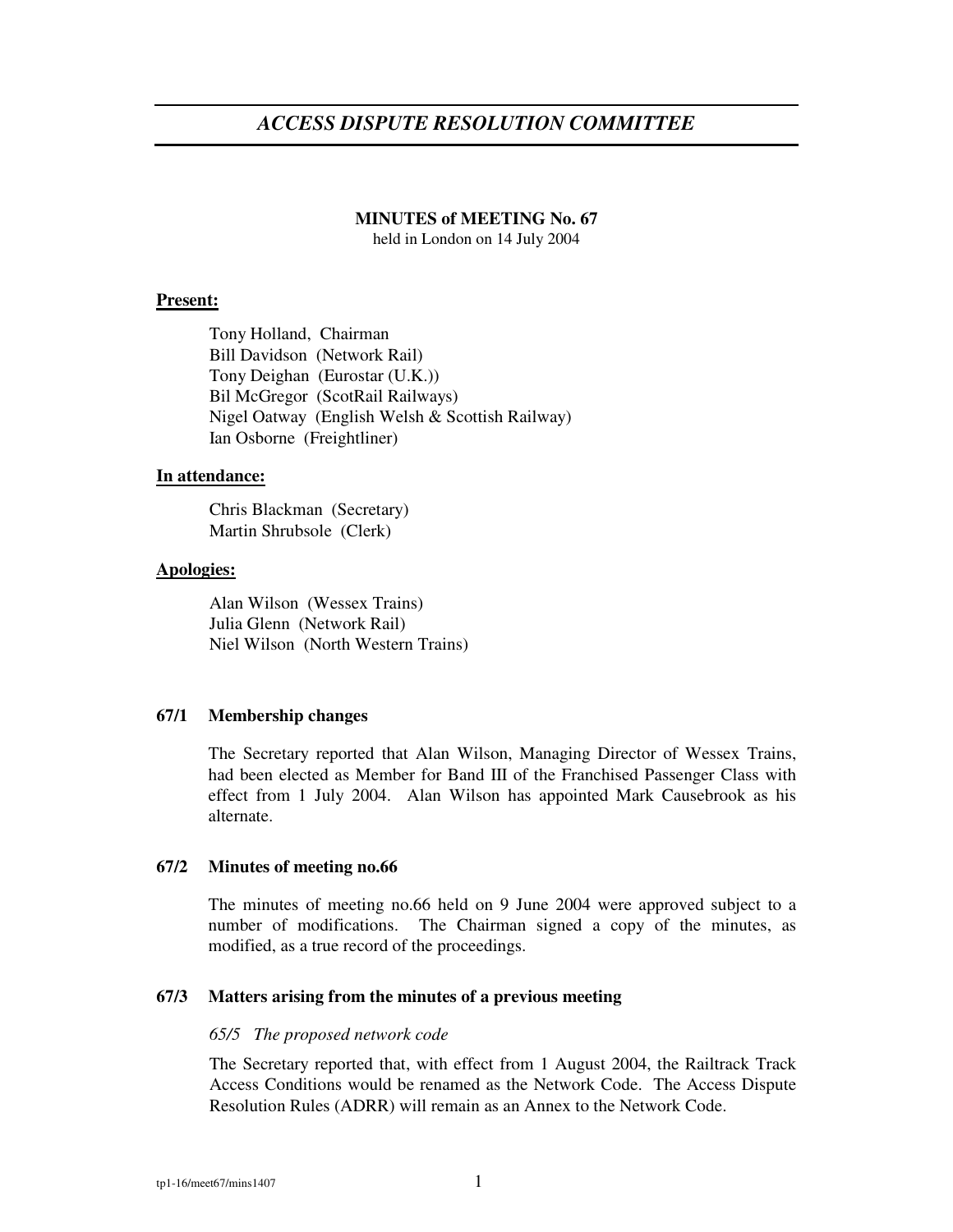# *66/2 [64/6] Outstanding Appeals referred to the Rail Regulator*

Members noted that the Regulator had now published his reasons for his decision on an appeal against the NVCC's determination NV33. The Secretariat will produce a memorandum, for comment and review by Members setting out in detail the implications of the Regulator's decision.

Action: Secretariat

# *66/2 [64/7] Proposals for Change to the Access Conditions and ADRR*

The Committee Secretary reported that, following receipt of the response on 28 May from the Regulator, the Class Representative Committee had reviewed the matter. Subject in some cases to minor modifications as approved by that Committee, the Office of Rail Regulation had now approved five of the original 22 proposals. The other proposals would be subject to further review in the light of the emerging debate on the Industry's requirements for revision of the dispute resolution regime.

## *64/10 Renewal of contracts*

The Committee's contract with the Committee Secretary was signed with effect from 20 June 2004.

## *66/4 Approval of the Accounts for 2003/2004*

The Secretary advised that the auditors had reported that the accounts for 2003/04 were satisfactory.

## **67/4 Changes to the Dispute Resolution procedures proposed by the Regulator**

Members noted that the Rail Regulator had, on 2 July 2004, published his final conclusions on the proposed reform of the Rail Industry Dispute Resolution Regime, including a notice, given under Access Condition C8, that would implement his proposed reform in its entirety with effect from 12 May 2005. The implementation of the Condition C8 notice can be averted if the industry itself produces alternative proposals, formally approved by the Class Representative Committee pursuant to Conditions C5 and C6, by 31 March 2005, and if it has them approved by the Office of Rail Regulation by 12 May 2005.

Members were concerned that, despite the general thrust of comments from various Industry Parties in response to the consultation process, the Rail Regulator had nevertheless proceeded to issue the Condition C8 notice with very few changes.

Members agreed that it would be appropriate for the industry to commence its own review of the industry's dispute resolution processes that it wished to see in the future, by commissioning a working party to take forward industry ownership of the dispute resolution process and to recommend a way forward for adoption. Bearing in mind that, in the event that the industry produced no alternative, the Regulator's Condition C8 Notice would become effective on 12 May 2005, Members asked the Secretariat to prepare a memorandum on the Regulator's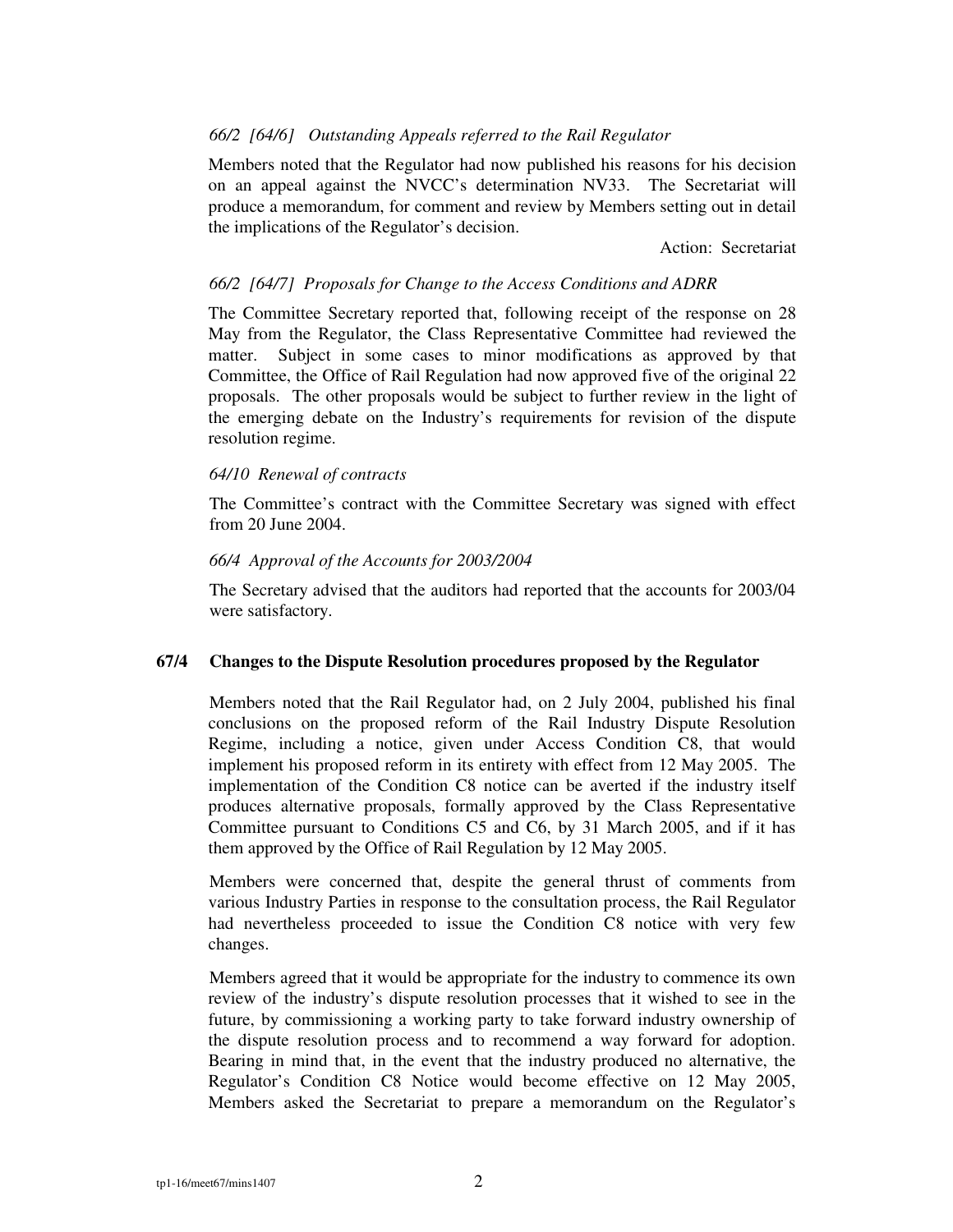proposal drawing attention to the key issues that will need to be taken into account, and in particular to prepare a job description for the proposed Counsel to the Committee and the necessary revisions required in such circumstances to the procedures of the Committee. This will enable an assessment of how the processes would work, whether the duties and processes could be fully compatible, and to identify potential problem areas. Members wished to receive this no later than early August for discussion at its next meeting on 18 August.

In the meantime Members recalled that, on previous occasions, the Class Representative Committee had commissioned a working party to review, amongst other matters, Part D of the Access Conditions. It was therefore desirable that a meeting of the Class Representative Committee should be convened quickly, in accordance with Condition C3.1.1, in order to provide the mechanism for setting up a working party to perform the task of reviewing the dispute resolution processes.

The industry will need to set terms of reference for such a working party and ensure that it concludes its deliberations in time to formulate a clear set of Proposals for Change to the Access Dispute Resolution Rules, to be consulted through the mechanism provided in Access Condition C5, and approved by the Class Representative Committee ready for submission to the Office of Rail Regulation by 31 March 2005.

The working party will need to address the future not only of the ADRC, but also the existence and standing of the current Sub-Committees.

In the meantime the Committee will seek for a meeting to be arranged between the Chairman of the Committee and the Chairman of the Regulatory Board at the Office of Rail Regulation.

## **67/5 Update on References**

- AD31 The parties, Great Eastern Railway, Anglia Railways and Network Rail, are still seeking guidance from the Delay Attribution Board;
- AD34 The parties, West Coast Trains and Network Rail, and other interested parties have resolved some aspects of the dispute, and report good progress towards a solution on the remaining aspects; in the circumstances the Secretary has agreed to a further deferral of a hearing;
- AD35 from Great Eastern Railway concerning reimbursement of cost of repairs and renewals of Retail Telecoms equipment at Liverpool Street station; further discussions between the parties are taking place, and if unresolved, the parties will consider using the option of mediation, or, failing that, a hearing will take place in August;
- AD36 from Thames Trains concerning reimbursement of cost of repairs and renewals of Retail Telecoms equipment (at various Thames Valley stations); further discussions between the parties are taking place, and if unresolved, the parties will consider using the option of mediation, or, failing that, a hearing will take place in August;